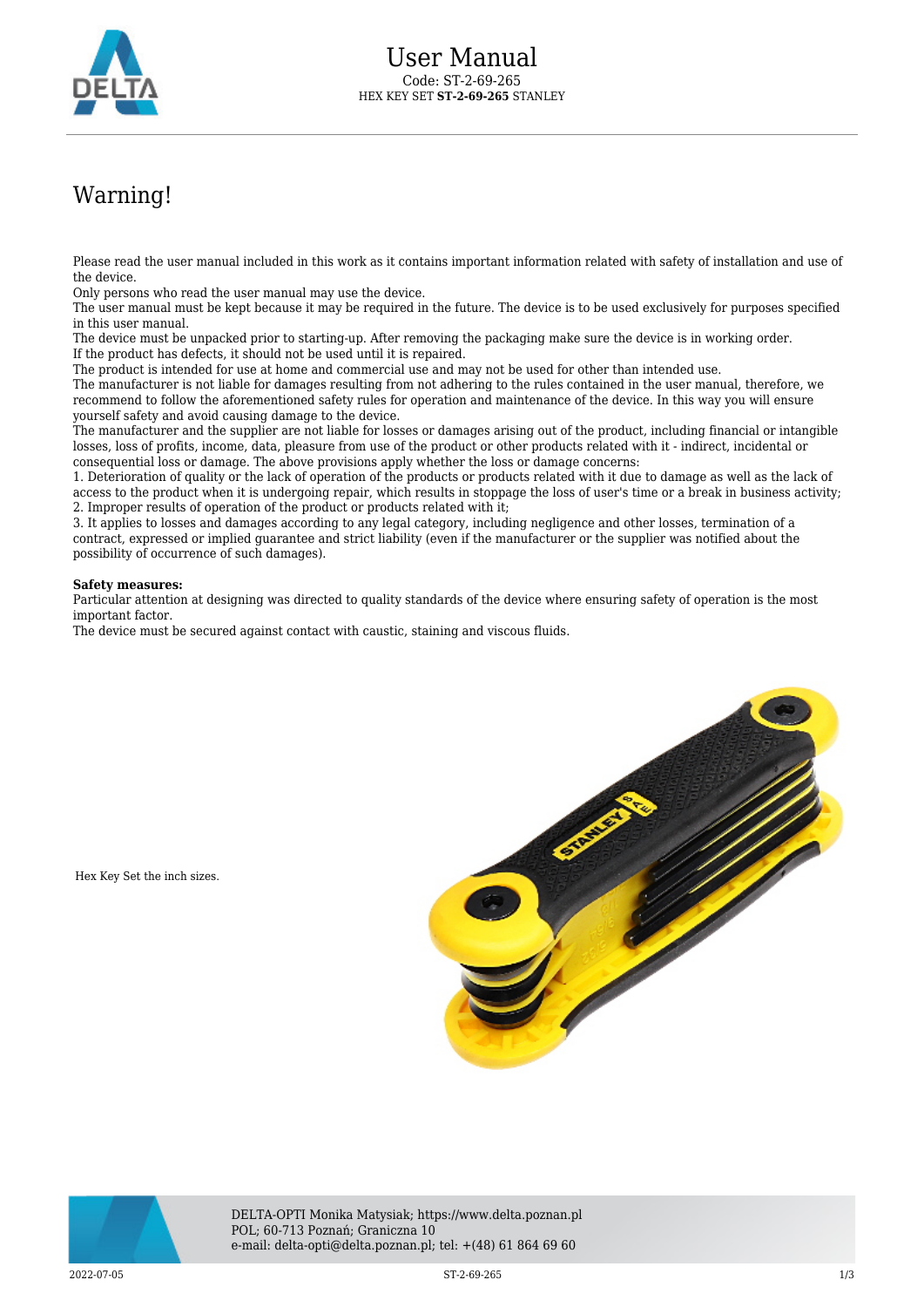

| Bits sizes:           | 5/64", 3/32", 7/64", 1/8", 9/64", 5/32", 3/16", 7/32", 1/4"                                                                                                                                                |
|-----------------------|------------------------------------------------------------------------------------------------------------------------------------------------------------------------------------------------------------|
| Main features:        | • Ergonomically designed bi-material handle reduces fatigue, improves efficiency,<br>• Phosphate surface of the keys,<br>• Chamfered edge helps guide the wrench for a smooth, easy entry into the hex key |
| Weight:               | $0.150$ kg                                                                                                                                                                                                 |
| Dimensions:           | $117 \times 40 \times 28 \text{ mm}$                                                                                                                                                                       |
| Manufacturer / Brand: | <b>STANLEY</b>                                                                                                                                                                                             |
| Guarantee:            | 2 years                                                                                                                                                                                                    |







DELTA-OPTI Monika Matysiak; https://www.delta.poznan.pl POL; 60-713 Poznań; Graniczna 10 e-mail: delta-opti@delta.poznan.pl; tel: +(48) 61 864 69 60

 $2022$ -07-05  $2/3$